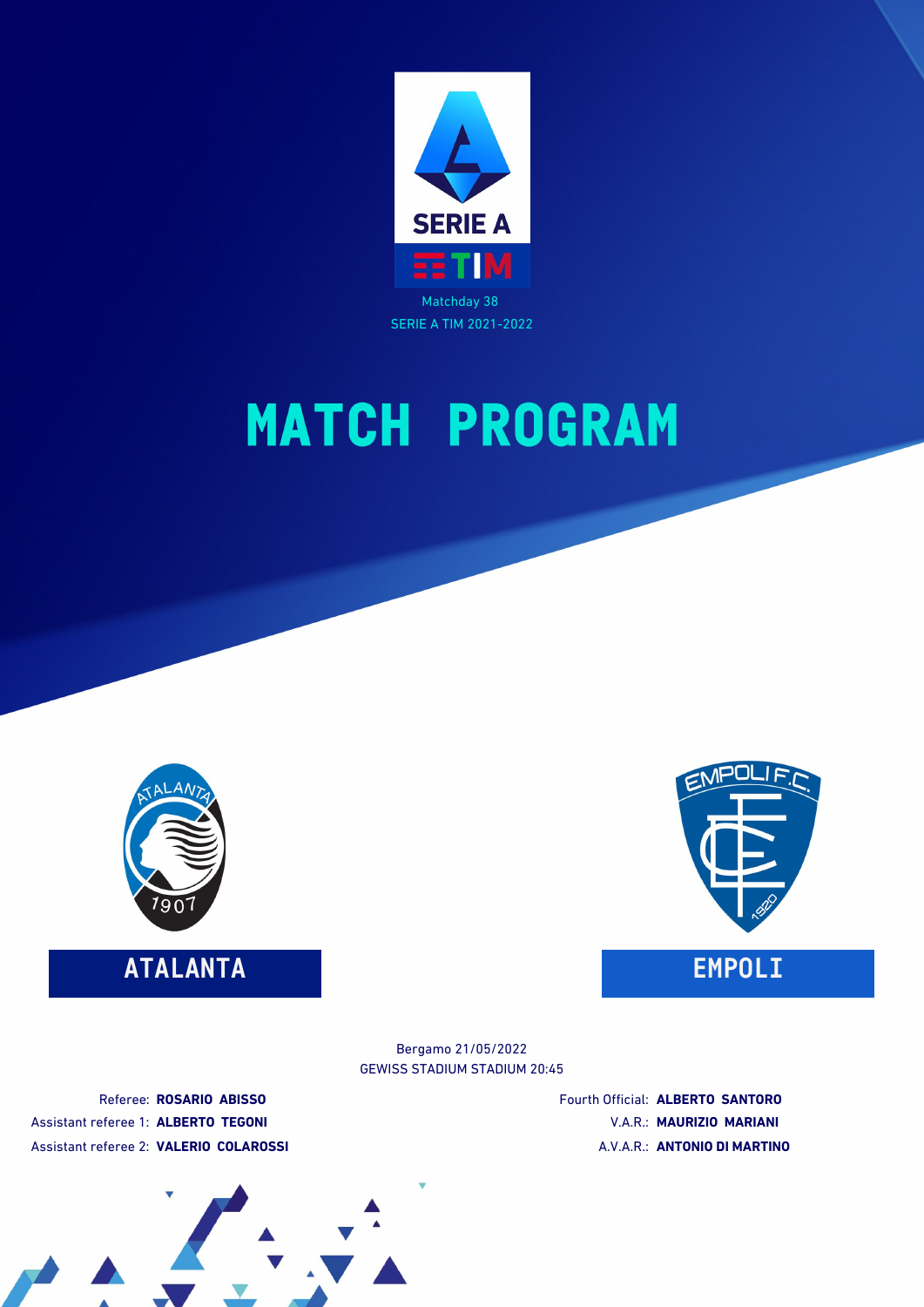

**NITE** 

#### Matchday 38 SERIE A TIM 2021-2022

## **MATCH PROGRAM**

Bergamo 21/05/2022 GEWISS STADIUM STADIUM - 20:45



### **SERIE A TIM 2021-22**

| <b>OVERALL</b>   | <b>PTS</b> | P  | W  | D         |                  | GF | GA | <b>GD</b>  |
|------------------|------------|----|----|-----------|------------------|----|----|------------|
| <b>ATALANTA</b>  | 59         | 37 | 16 | 11        | 10               | 65 | 47 | $+18$      |
| <b>EMPOLI</b>    | 38         | 37 | 9  | 11        | 17               | 49 | 70 | $-21$      |
| <b>HOME/AWAY</b> | <b>PTS</b> | P  | W  | D         |                  | GF | GA | <b>AVG</b> |
| <b>ATALANTA</b>  | 20         | 18 | 4  | 8         | $\boldsymbol{6}$ | 31 | 28 | 1.7        |
| <b>EMPOLI</b>    | 21         | 18 | 5  | $\bullet$ | 7                | 21 | 26 | 1.2        |

### **HEAD TO HEAD - LAST 5 MATCHES**

| 2021-22 MD 8  | <b>EMPOLI</b>                                                                   | <b>ATALANTA</b>                                                                          |         |
|---------------|---------------------------------------------------------------------------------|------------------------------------------------------------------------------------------|---------|
| 17/10/2021    | 30'(1°T) F. DI FRANCESCO                                                        | 11'(1°T) J. ILICIC, 26'(1°T) J. ILICIC, 4'(2°T)[A] M. VITI, 44'(2°T)<br><b>D. ZAPATA</b> | $1 - 4$ |
| 2018-19 MD 32 | <b>ATALANTA</b>                                                                 | <b>EMPOLI</b>                                                                            |         |
| 15/04/2019    |                                                                                 |                                                                                          | $0 - 0$ |
| 2018-19 MD 13 | <b>EMPOLI</b>                                                                   | <b>ATALANTA</b>                                                                          |         |
| 25/11/2018    | 42'(1°T) A. LA GUMINA, 32'(2°T)[A] A. MASIELLO, 47'(2°T) M.<br><b>SILVESTRE</b> | 33'(1°T) R. FREULER, 40'(1°T) H. HATEBOER                                                | $3 - 2$ |
| 2016-17 MD 37 | <b>EMPOLI</b>                                                                   | <b>ATALANTA</b>                                                                          |         |
| 21/05/2017    |                                                                                 | 13'(1°T) A. GOMEZ                                                                        | $0 - 1$ |
| 2016-17 MD 18 | <b>ATALANTA</b>                                                                 | <b>EMPOLI</b>                                                                            |         |
| 20/12/2016    | 29'(2°T) F. KESSIE, 49'(2°T) M. D'ALESSANDRO                                    | 6'(2°T) L. MCHEDLIDZE                                                                    | $2 - 1$ |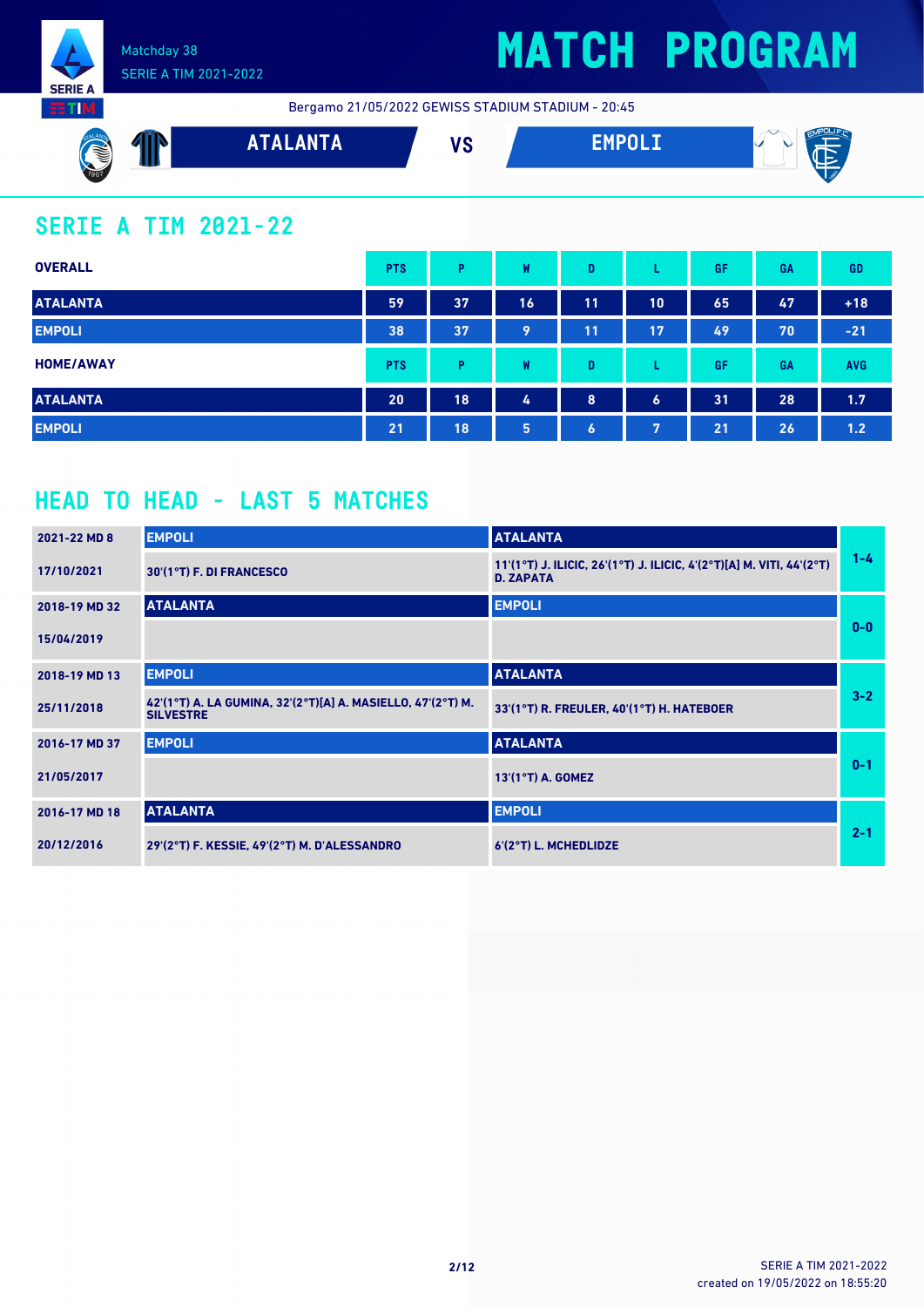

Bergamo 21/05/2022 GEWISS STADIUM STADIUM - 20:45

| to the second control in the second control in the second control in the second control in the second control in the second control in the second control in the second control in the second control in the second control in<br>$\sim$ | <b>Contract</b> | <b>TAI ANTA</b><br>AIAL<br>א ו זור | $\mathbf{u}$<br>v c | <b>CM</b><br>∽<br>.a |
|------------------------------------------------------------------------------------------------------------------------------------------------------------------------------------------------------------------------------------------|-----------------|------------------------------------|---------------------|----------------------|
| 1907.                                                                                                                                                                                                                                    |                 |                                    |                     | ⊾ I ∡                |

### **SQUADS**

| <b>ATALANTA</b>                 | CAPS A                      | <b>GOALS A</b>   | GOALS 2021-22  | CAPS 2021-22   | MINS. 2021-22 |
|---------------------------------|-----------------------------|------------------|----------------|----------------|---------------|
| <b>GOALKEEPERS</b>              |                             |                  |                |                |               |
| 1 JUAN MUSSO                    | 134                         | 183              | 41             | 32             | 3029          |
| <b>FRANCESCO ROSSI</b><br>31.   | 4                           | 3                | $\mathbf{1}$   | $\mathbf{1}$   | 44            |
| <b>MATEVZ DAJCAR</b><br>43      | $\bf{0}$                    | $\mathbf 0$      | 0              | 0              | $\mathbf 0$   |
| <b>47 TOMMASO BERTINI</b>       | $\bf{0}$                    | $\mathbf{0}$     | $\bf{0}$       | 0              | $\bf{0}$      |
| <b>JACOPO SASSI</b><br>53       | $\mathbf{0}$                | $\mathbf{0}$     | 0              | 0              | $\mathbf 0$   |
| <b>57 MARCO SPORTIELLO</b>      | 184                         | 252              | 5              | 5              | 477           |
| <b>DEFENDERS</b>                |                             |                  |                |                |               |
| 2 RAFAEL TOLOI                  | 197                         | 8                | 1              | 20             | 1522          |
| 3 JOAKIM MAEHLE                 | 45                          | $\mathbf{1}$     | $\mathbf{1}$   | 25             | 1567          |
| 6 JOSE' PALOMINO                | 155                         | 6                | 1              | 33             | 2747          |
| 13 GIUSEPPE PEZZELLA            | 111                         | $\overline{1}$   | $\pmb{0}$      | 21             | 1141          |
| <b>BERAT DJIMSITI</b><br>19     | 154                         | 4                | 1              | 30             | 2319          |
| <b>MERIH DEMIRAL</b><br>28      | 62                          | 4                | 1              | 27             | 2030          |
| <b>HANS HATEBOER</b><br>33      | 148                         | 7                | $\mathbf{0}$   | 20             | 1418          |
| 42 GIORGIO SCALVINI             | 17                          | $\mathbf{1}$     | 1              | 17             | 802           |
| <b>46 GIORGIO CITTADINI</b>     | $\overline{2}$              | $\mathbf{0}$     | $\bf{0}$       | $\overline{2}$ | 6             |
| <b>77 DAVIDE ZAPPACOSTA</b>     | 152                         | 10               | 1              | 33             | 2402          |
| <b>MIDFIELDERS</b>              |                             |                  |                |                |               |
| 7 TEUN KOOPMEINERS              | 29                          | 4                | 4              | 29             | 2193          |
| <b>REMO FREULER</b><br>11       | 202                         | 18               | $\mathbf{1}$   | 28             | 2428          |
| <b>MARTEN DE ROON</b><br>15     | 204                         | 12               | 3              | 29             | 2624          |
| <b>RUSLAN MALINOVSKYI</b><br>18 | 100                         | 22               | 6              | 30             | 1682          |
| <b>VALENTIN MIHAILA</b><br>20   | 21                          | 3                | 0              | 5              | 102           |
| <b>32 MATTEO PESSINA</b>        | 101                         | 10               | 1              | 26             | 1470          |
| 44 ANDREA OLIVERI               | $\pmb{0}$                   | $\mathbf 0$      | $\mathbf{0}$   | 0              | $\mathbf 0$   |
| 45 FEDERICO ZUCCON              | $\mathbf{0}$                | $\mathbf{0}$     | $\bf{0}$       | $\bf{0}$       | $\bf{0}$      |
| <b>SAMUEL GIOVANE</b><br>49     | $\mathbf{0}$                | $\mathbf{0}$     | 0              | 0              | 0             |
| <b>TOMMASO DE NIPOTI</b><br>50  | $\overline{1}$              | $\mathbf{0}$     | $\pmb{0}$      | $\mathbf{1}$   | 8             |
| <b>52 GUILLAUME RENAULT</b>     | $\bf{0}$                    | $\mathbf{0}$     | 0              | 0              | $\mathbf 0$   |
| 59<br><b>ALEKSEJ MIRANCHUK</b>  | 44                          | $\boldsymbol{6}$ | $\overline{2}$ | 19             | 834           |
| <b>88 MARIO PASALIC</b>         | 153                         | 38               | 13             | 36             | 2047          |
| <b>FORWARDS</b>                 |                             |                  |                |                |               |
| 9 LUIS MURIEL                   | 281                         | 98               | 9              | 27             | 1627          |
| <b>10 JEREMIE BOGA</b>          | 112                         | 18               | 0              | 26             | 1443          |
| <b>51 ALASSANE SIDIBE</b>       | $\mathbf{1}$                | $\mathbf 0$      | 0              | $\mathbf{1}$   | 8             |
| 72 JOSIP ILICIC                 | 338                         | 96               | 3              | 19             | 889           |
| 91 DUVAN ZAPATA                 | 256                         | 106              | 10             | 23             | 1712          |
| 99 MOUSTAPHA CISSE'             | $\overline{3}$              | $\mathbf{1}$     | $\mathbf{1}$   | 3              | 54            |
| <b>STAFF</b>                    |                             |                  |                |                |               |
| <b>Coach</b>                    | <b>GIAN PIERO GASPERINI</b> |                  |                |                |               |

One yellow card from a suspension Suspension Suspension Suspension Suspension Suspension Suspension Suspension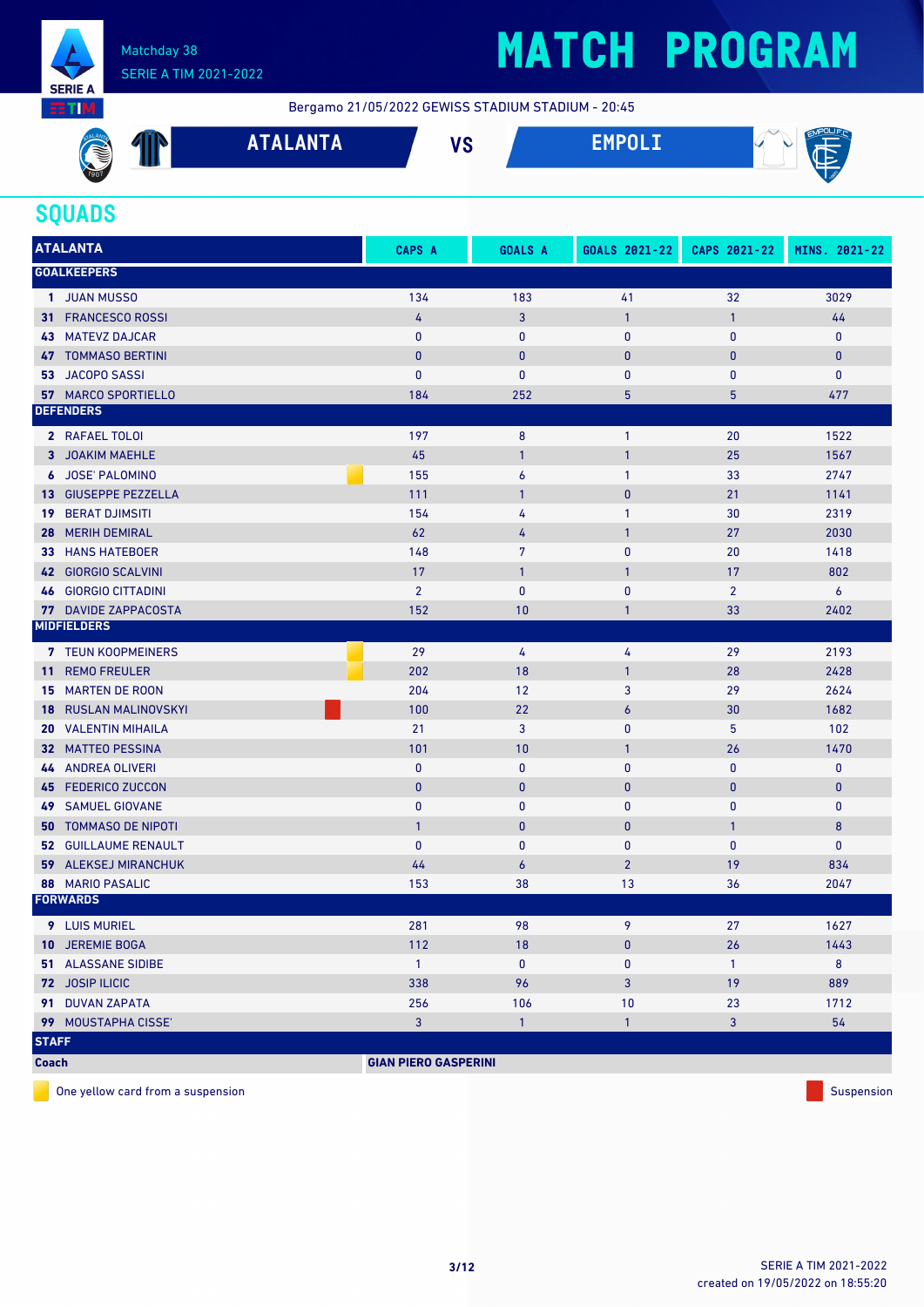

Bergamo 21/05/2022 GEWISS STADIUM STADIUM - 20:45

| <b>ATALANTA</b>                           |                            | <b>VS</b>        |                |              |               |  |
|-------------------------------------------|----------------------------|------------------|----------------|--------------|---------------|--|
| <b>EMPOLI</b>                             | CAPS A                     | <b>GOALS A</b>   | GOALS 2021-22  | CAPS 2021-22 | MINS. 2021-22 |  |
| <b>GOALKEEPERS</b>                        |                            |                  |                |              |               |  |
| 1 SAMIR UJKANI                            | 49                         | 75               | 0              | 0            | $\mathbf 0$   |  |
| <b>12 KLEMEN HVALIC</b>                   | $\mathbf{0}$               | $\mathbf{0}$     | $\mathbf{0}$   | $\mathbf{0}$ | $\mathbf{0}$  |  |
| <b>GUGLIELMO VICARIO</b><br>13            | 41                         | 76               | 70             | 37           | 3573          |  |
| 22 JACOPO FURLAN                          | $\mathbf{0}$               | $\pmb{0}$        | $\pmb{0}$      | $\bf{0}$     | 0             |  |
| <b>38 VALERIO BIAGINI</b>                 | $\bf{0}$                   | 0                | 0              | 0            | 0             |  |
| <b>DEFENDERS</b>                          |                            |                  |                |              |               |  |
| 3 RICCARDO MARCHIZZA                      | 43                         | $\mathbf 0$      | 0              | 19           | 1433          |  |
| SIMONE ROMAGNOLI<br>$\epsilon$            | 64                         | $\overline{2}$   | $\overline{2}$ | 19           | 1603          |  |
| <b>RICCARDO FIAMOZZI</b><br>20            | 22                         | $\mathbf 0$      | 0              | 10           | 664           |  |
| <b>LIBERATO CACACE</b><br>21 <sup>1</sup> | 9                          | $\mathbf{0}$     | $\mathbf{0}$   | 9            | 432           |  |
| <b>LORENZO TONELLI</b><br>26              | 126                        | 12               | $\mathbf 0$    | 14           | 942           |  |
| PETAR STOJANOVIC<br>30                    | 32                         | $\overline{1}$   | $\mathbf{1}$   | 32           | 2809          |  |
| <b>ALESSIO RIZZA</b><br>31                | $\mathbf{0}$               | $\mathbf{0}$     | $\mathbf{0}$   | $\mathbf{0}$ | $\mathbf 0$   |  |
| <b>SEBASTIANO LUPERTO</b><br>33           | 68                         | $\mathbf{0}$     | $\pmb{0}$      | 23           | 2019          |  |
| <b>34 ARDIAN ISMAJLI</b>                  | 37                         | $\mathbf{1}$     | $\mathbf{0}$   | 20           | 1384          |  |
| 36 LEONARDO PEZZOLA                       | $\mathbf{0}$               | $\mathbf{0}$     | $\pmb{0}$      | $\mathbf{0}$ | $\mathbf 0$   |  |
| <b>42 MATTIA VITI</b>                     | 19                         | $\mathbf{0}$     | 0              | 19           | 1505          |  |
| <b>65 FABIANO PARISI</b>                  | 24                         | $\mathbf 0$      | $\pmb{0}$      | 24           | 1566          |  |
| <b>MIDFIELDERS</b>                        |                            |                  |                |              |               |  |
| 5 LEO STULAC                              | 48                         | $\overline{1}$   | $\mathbf{1}$   | 22           | 896           |  |
| 7 VALERIO VERRE                           | 132                        | $\overline{6}$   | $\bf{0}$       | 19           | 787           |  |
| <b>LIAM HENDERSON</b><br>8                | 41                         | $\overline{2}$   | $\overline{2}$ | 37           | 2102          |  |
| <b>NEDIM BAJRAMI</b><br>10                | 34                         | $\boldsymbol{6}$ | $\epsilon$     | 34           | 2136          |  |
| <b>MARCO BENASSI</b><br>15                | 214                        | 26               | $\mathbf{0}$   | 18           | 605           |  |
| <b>JACOPO FAZZINI</b><br>16               | $\mathbf{0}$               | $\bf{0}$         | $\pmb{0}$      | $\mathbf{0}$ | $\mathbf{0}$  |  |
| 23 KRISTJAN ASLLANI                       | 22                         | $\mathbf{1}$     | $\mathbf{1}$   | 22           | 1371          |  |
| <b>FILIPPO BANDINELLI</b><br>25           | 34                         | $\overline{2}$   | $\overline{2}$ | 34           | 2006          |  |
| 27 SZYMON ZURKOWSKI                       | 36                         | 6                | 6              | 34           | 2351          |  |
| 32 NICOLAS HAAS                           | 25                         | $\pmb{0}$        | $\bf{0}$       | 16           | 1083          |  |
| 35 TOMMASO BALDANZI                       | 0                          | 0                | $\mathbf 0$    | 0            | $\mathbf 0$   |  |
| <b>FORWARDS</b>                           |                            |                  |                |              |               |  |
| 9 PATRICK CUTRONE                         | 120                        | 20               | 3              | 27           | 1430          |  |
| 11 FEDERICO DI FRANCESCO                  | 119                        | 14               | 5              | 25           | 1426          |  |
| <b>17 EMMANUEL EKONG</b>                  | $\bf{0}$                   | $\mathbf 0$      | 0              | 0            | $\mathbf 0$   |  |
| 19 ANDREA LA MANTIA                       | 29                         | 4                | $\overline{2}$ | 17           | 501           |  |
| 99 ANDREA PINAMONTI                       | 106                        | 24               | 13             | 36           | 3075          |  |
| <b>STAFF</b>                              |                            |                  |                |              |               |  |
| <b>Coach</b>                              | <b>AURELIO ANDREAZZOLI</b> |                  |                |              |               |  |

One yellow card from a suspension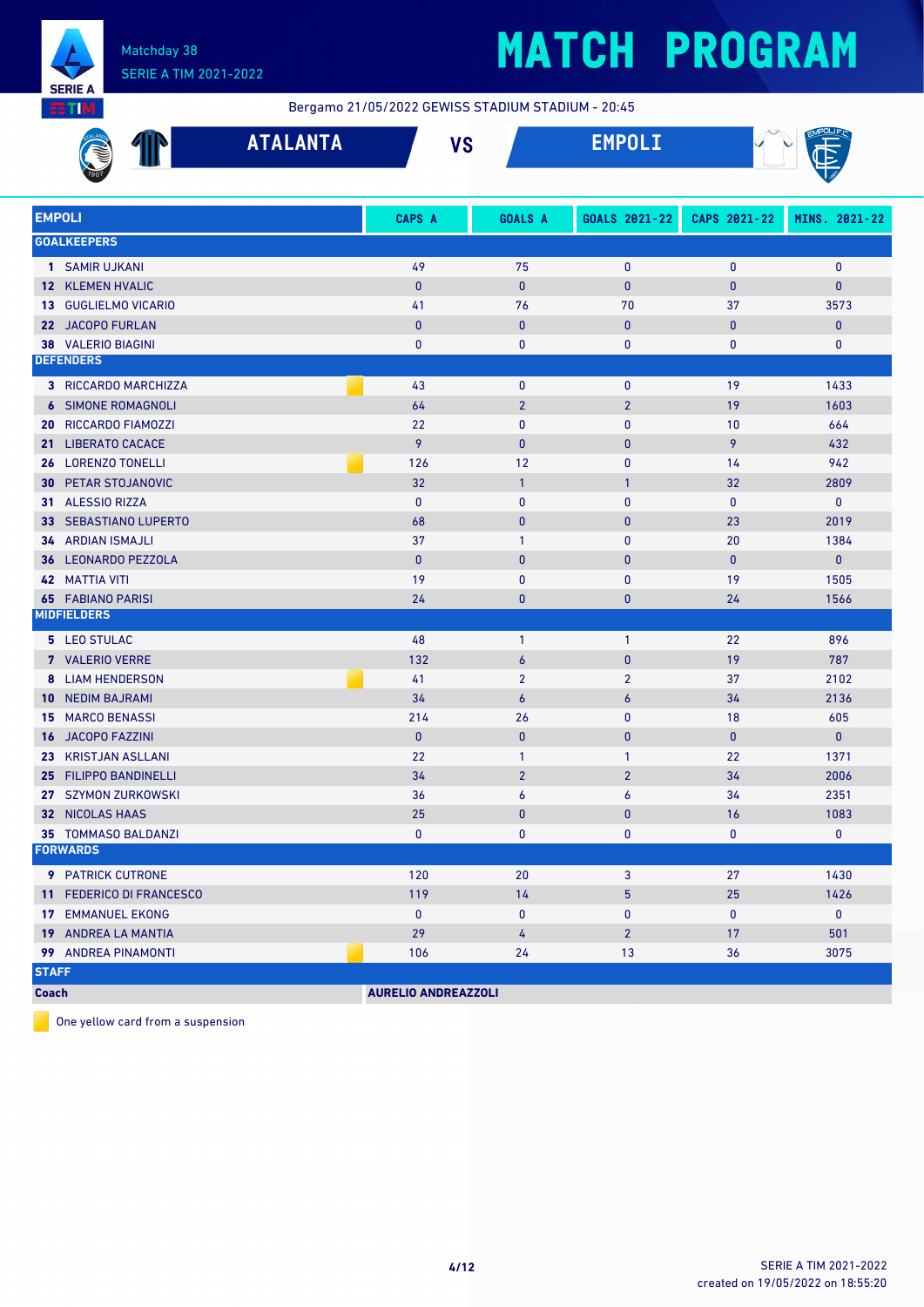

Bergamo 21/05/2022 GEWISS STADIUM STADIUM - 20:45



### **LAST 5 MATCHES**

| <b>ATALANTA</b>    |                                         |                                                               |         |
|--------------------|-----------------------------------------|---------------------------------------------------------------|---------|
| <b>MATCHDAY 37</b> | <b>MILAN</b>                            | <b>ATALANTA</b>                                               | $2 - 0$ |
| 15/05/2022         | 11'(2°T) R. LEAO, 30'(2°T) T. HERNANDEZ |                                                               |         |
| <b>MATCHDAY 36</b> | <b>SPEZIA</b>                           | <b>ATALANTA</b>                                               | $1 - 3$ |
| 08/05/2022         | 30'(1°T) D. VERDE                       | 16'(1°T) L. MURIEL, 28'(2°T) B. DJIMSITI, 42'(2°T) M. PASALIC |         |
| <b>MATCHDAY 35</b> | <b>ATALANTA</b>                         | <b>SALERNITANA</b>                                            | $1 - 1$ |
| 02/05/2022         | 43'(2°T) M. PASALIC                     | 27'(1°T) EDERSON                                              |         |
| <b>MATCHDAY 34</b> | <b>VENEZIA</b>                          | <b>ATALANTA</b>                                               | $1 - 3$ |
| 23/04/2022         | 35'(2°T) D. CRNIGOJ                     | 44'(1°T) M. PASALIC, 2'(2°T) D. ZAPATA, 18'(2°T) L. MURIEL    |         |
| <b>MATCHDAY 33</b> | <b>ATALANTA</b>                         | <b>HELLAS VERONA</b>                                          | $1 - 2$ |
| 18/04/2022         | 37'(2°T) G. SCALVINI                    | 47'(1°T) F. CECCHERINI, 10'(2°T)[A] T. KOOPMEINERS            |         |
|                    |                                         |                                                               |         |

#### **EMPOLI**

| <b>MATCHDAY 37</b>                                                                          | <b>EMPOLI</b>                                                                                | <b>SALERNITANA</b>                                            | $1 - 1$ |  |
|---------------------------------------------------------------------------------------------|----------------------------------------------------------------------------------------------|---------------------------------------------------------------|---------|--|
| 14/05/2022                                                                                  | 31'(1°T) P. CUTRONE                                                                          | 31'(2°T) F. BONAZZOLI                                         |         |  |
| <b>MATCHDAY 36</b>                                                                          | <b>INTER</b>                                                                                 | <b>EMPOLI</b>                                                 |         |  |
| 06/05/2022                                                                                  | 40'(1°T)[A] S. ROMAGNOLI, 45'(1°T) L. MARTINEZ, 19'(2°T) L.<br>MARTINEZ, 49'(2°T) A. SANCHEZ | 5'(1°T) A. PINAMONTI, 28'(1°T) K. ASLLANI                     | $4 - 2$ |  |
| <b>MATCHDAY 35</b>                                                                          | <b>EMPOLI</b>                                                                                | <b>TORINO</b>                                                 | $1 - 3$ |  |
| 01/05/2022                                                                                  | 11'(2°T) S. ZURKOWSKI                                                                        | 33'(2°T) A. BELOTTI, 42'(2°T) A. BELOTTI, 51'(2°T) A. BELOTTI |         |  |
| <b>MATCHDAY 34</b>                                                                          | <b>EMPOLI</b>                                                                                | <b>NAPOLI</b>                                                 | $3 - 2$ |  |
| 35'(2°T) L. HENDERSON, 38'(2°T) A. PINAMONTI, 43'(2°T) A.<br>24/04/2022<br><b>PINAMONTI</b> |                                                                                              | 44'(1°T) D. MERTENS, 8'(2°T) L. INSIGNE                       |         |  |
| <b>MATCHDAY 33</b>                                                                          | <b>UDINESE</b>                                                                               | <b>EMPOLI</b>                                                 |         |  |
| 16/04/2022                                                                                  | 6'(1°T)[A] A. ISMAJLI, 7'(2°T) G. DEULOFEU, 34'(2°T) I.<br>PUSSETTO, 42'(2°T) L. SAMARDZIC   | 25'(2°T) A. PINAMONTI                                         | $4 - 1$ |  |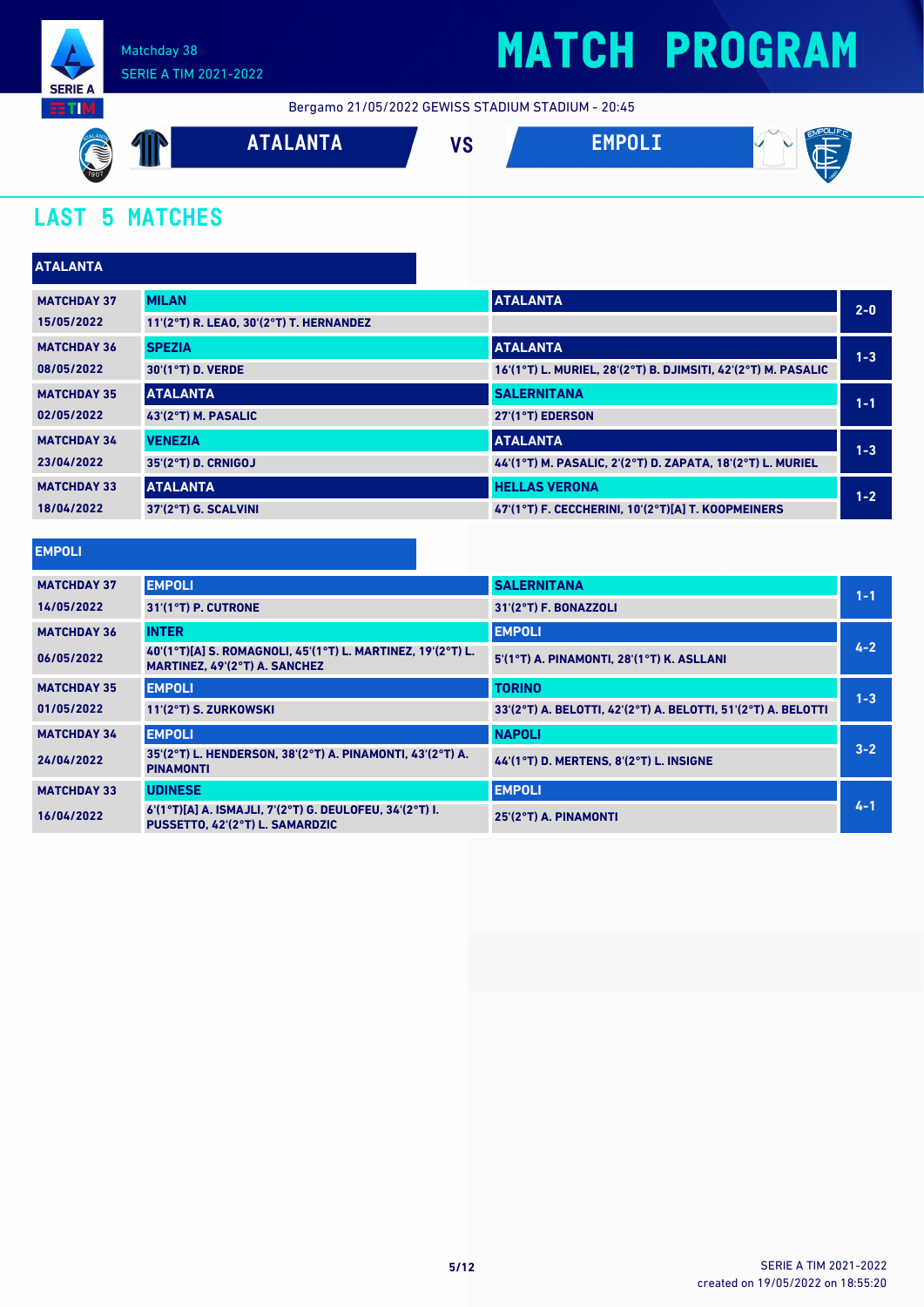

#### Matchday 38 SERIE A TIM 2021-2022

# **MATCH PROGRAM**

Bergamo 21/05/2022 GEWISS STADIUM STADIUM - 20:45

| <b>AND THE THE TWO THE TWO THE TWO THE TWO THE TWO THE TWO THE TWO THE TWO THE TWO THE TWO THE TWO THE TWO THE TWO THE TWO THE TWO THE TWO THE TWO THE TWO THE TWO THE TWO THE TWO THE TWO THE TWO THE TWO THE TWO THE TWO THE T</b> | w | <b>AMTA</b><br><b>AIALANIA</b> | $\mathbf{u}$<br>79 | J.<br>$\sim$<br>$-$ |
|--------------------------------------------------------------------------------------------------------------------------------------------------------------------------------------------------------------------------------------|---|--------------------------------|--------------------|---------------------|
|                                                                                                                                                                                                                                      |   |                                |                    |                     |

| <b>TEAMS COMPARISON [Average values]</b> | <b>ATALANTA</b> | <b>EMPOLI</b> |
|------------------------------------------|-----------------|---------------|
| <b>Goals For</b>                         | 1.76            | 1.32          |
| <b>Goals Conceded</b>                    | 1.27            | 1.89          |
| Attempts                                 | 15.24           | 13.24         |
| Attempts on target                       | 4.49            | 4.35          |
| <b>Assists</b>                           | 1.22            | 0.68          |
| <b>Attacking Plays</b>                   | 35.78           | 31.92         |
| <b>Passes Completed</b>                  | 419.27          | 309.27        |
| Passes Completed (%)                     | 82%             | 79%           |
| <b>Fouls Committed</b>                   | 13.7            | 13.49         |
| <b>Dribbling</b>                         | 9.84            | 7.73          |
| <b>Team Defense Position</b>             | 53.31m          | 50.86m        |
| <b>Key Passes</b>                        | 10.7            | 8.41          |
| <b>Offsides</b>                          | 1.78            | 2.19          |
| <b>Corners</b>                           | 5.78            | 5.05          |
| <b>Cross Completed</b>                   | 5.86            | 6.32          |
| <b>Defensive Half Ball Possession</b>    | 00'22           | 00'25         |
| <b>Attacking Half Ball Possession</b>    | 00'24           | 00'16         |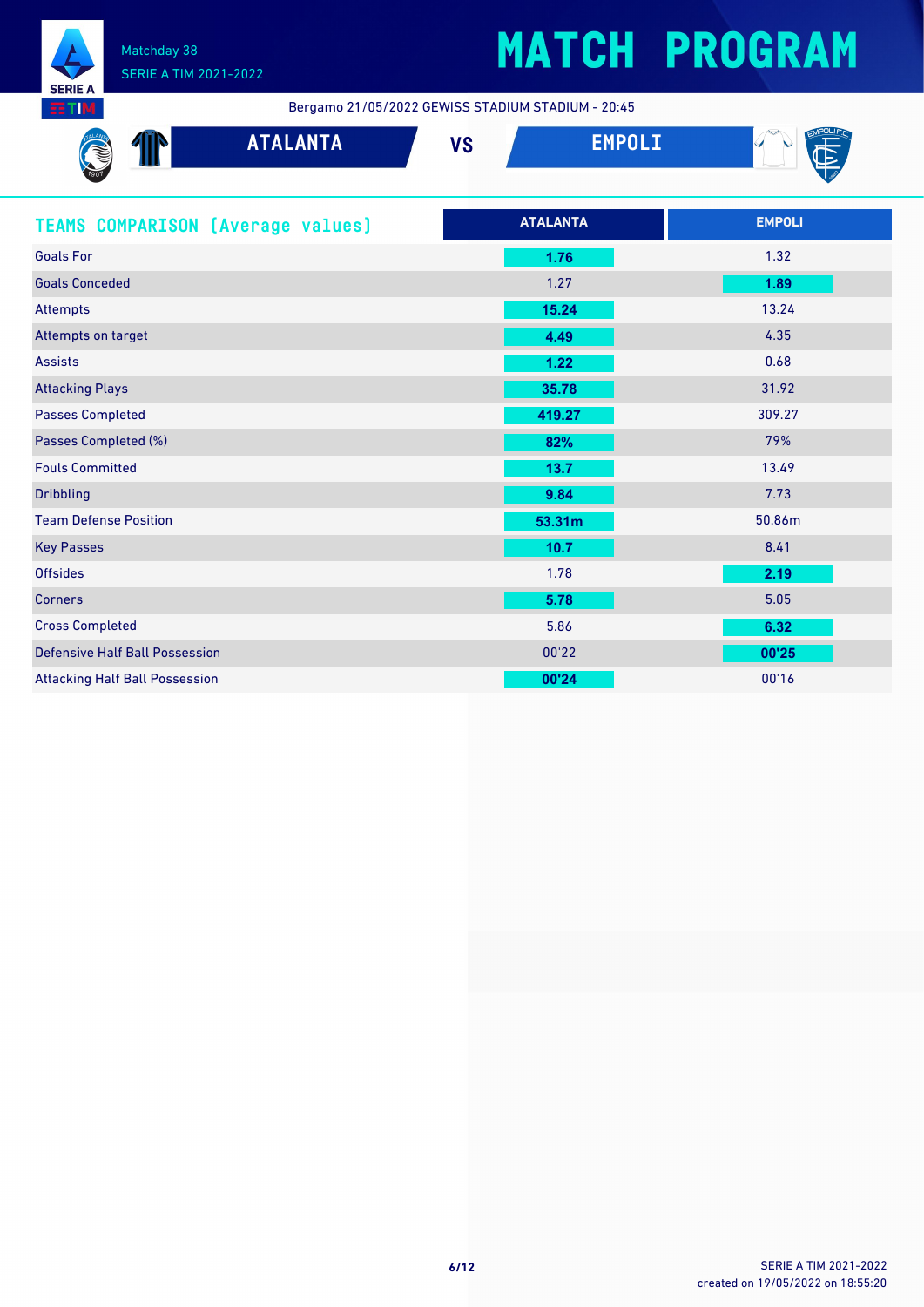

Matchday 38 SERIE A TIM 2021-2022

## **MATCH PROGRAM**

Bergamo 21/05/2022 GEWISS STADIUM STADIUM - 20:45

**ATALANTA VS EMPOLI**  $\mathbb{P}$ 

### **ATHLETICS PERFORMANCE**

| <b>ATALANTA</b>         | Caps (Min.) | Average (Km) | <b>AVG Sprint</b><br>(Km) | <b>EMPOLI</b>           | Caps (Min.) | Average (Km) | <b>AVG Sprint</b><br>(Km) |
|-------------------------|-------------|--------------|---------------------------|-------------------------|-------------|--------------|---------------------------|
| <b>11 R. FREULER</b>    | 28 (2428')  | 11.113       | 0.866                     | 23 K. ASLLANI           | 22 (1371')  | 10.93        | 0.739                     |
| <b>15 M. DE ROON</b>    | 29 (2624')  | 10.968       | 0.811                     | <b>30 P. STOJANOVIC</b> | 32 (2809')  | 9.933        | 0.816                     |
| <b>7</b> T. KOOPMEINERS | 29 (2193')  | 10.426       | 0.845                     | 27 S. ZURKOWSKI         | 34(2351)    | 9.924        | 0.966                     |
| <b>2</b> R. TOLOI       | 20 (1522')  | 9.98         | 0.728                     | 33 S. LUPERTO           | 23(2019)    | 9.907        | 0.68                      |
| 77 D. ZAPPACOSTA        | 33 (2402')  | 9.762        | 1.046                     | <b>6 S. ROMAGNOLI</b>   | 19(1603)    | 9.852        | 0.606                     |
| <b>19 B. DJIMSITI</b>   | 30 (2319')  | 9.724        | 0.69                      | <b>42 M. VITI</b>       | 19(1505)    | 9.674        | 0.629                     |
| 6 J. PALOMINO           | 33 (2747')  | 9.641        | 0.662                     | 99 A. PINAMONTI         | 36 (3075')  | 9.43         | 0.847                     |
| 33 H. HATEBOER          | 20(1418)    | 9.448        | 1.083                     | 20 R. FIAMOZZI          | 10(664)     | 9.368        | 0.883                     |
| 32 M. PESSINA           | 26 (1470')  | 9.307        | 0.752                     | 3 R. MARCHIZZA          | 19 (1433')  | 9.294        | 0.866                     |
| 13 G. PEZZELLA          | 21(1141)    | 9.177        | 0.992                     | <b>8</b> L. HENDERSON   | 37 (2102')  | 9.279        | 0.971                     |
| 28 M. DEMIRAL           | 27 (2030')  | 9.091        | 0.632                     | <b>65 F. PARISI</b>     | 24(1566)    | 9.215        | 0.933                     |
| 3 J. MAEHLE             | 25 (1567')  | 8.98         | 0.881                     | <b>32 N. HAAS</b>       | 16 (1083')  | 9.179        | 1.082                     |
| 88 M. PASALIC           | 36 (2047')  | 8.839        | 0.834                     | 34 A. ISMAJLI           | 20 (1384')  | 9.012        | 0.622                     |
| 91 D. ZAPATA            | 23 (1712')  | 8.45         | 0.667                     | <b>10 N. BAJRAMI</b>    | 34 (2136')  | 8.813        | 0.783                     |
| 42 G. SCALVINI          | 17 (802')   | 8.366        | 0.544                     | 25 F. BANDINELLI        | 34(2006)    | 8.807        | 1.026                     |
| 18 R. MALINOVSKYI       | 30 (1682')  | 7.703        | 0.554                     | 26 L. TONELLI           | 14 (942')   | 8.603        | 0.628                     |
| <b>10 J. BOGA</b>       | 14 (731')   | 7.34         | 0.631                     | 11 F. DI FRANCESCO      | 25 (1426')  | 8.518        | 0.937                     |
| 9 L. MURIEL             | 27 (1627')  | 7.24         | 0.549                     | 21 L. CACACE            | 9(432)      | 8.259        | 0.872                     |
| 59 A. MIRANCHUK         | 19 (834')   | 6.589        | 0.523                     | <b>9</b> P. CUTRONE     | 27 (1430')  | 7.822        | 0.916                     |
| <b>72 J. ILICIC</b>     | 19 (889')   | 6.24         | 0.5                       | 7 V. VERRE              | 8(333)      | 6.889        | 0.579                     |
| 20 V. MIHAILA           | 5 (102')    | 4.581        | 0.524                     | <b>5</b> L. STULAC      | 22 (896')   | 6.874        | 0.508                     |
| <b>99 M. CISSE'</b>     | 3(54)       | 3.328        | 0.435                     | <b>15 M. BENASSI</b>    | 12(424)     | 5.297        | 0.419                     |
| 51 A. SIDIBE            | 1(8')       | 1.195        | 0.046                     | 19 A. LA MANTIA         | 17(501)     | 4.769        | 0.331                     |
| <b>50 T. DE NIPOTI</b>  | 1(8')       | 1.073        | 0.123                     |                         |             |              |                           |
| <b>46 G. CITTADINI</b>  | 2(6')       | 0.514        | 0.042                     |                         |             |              |                           |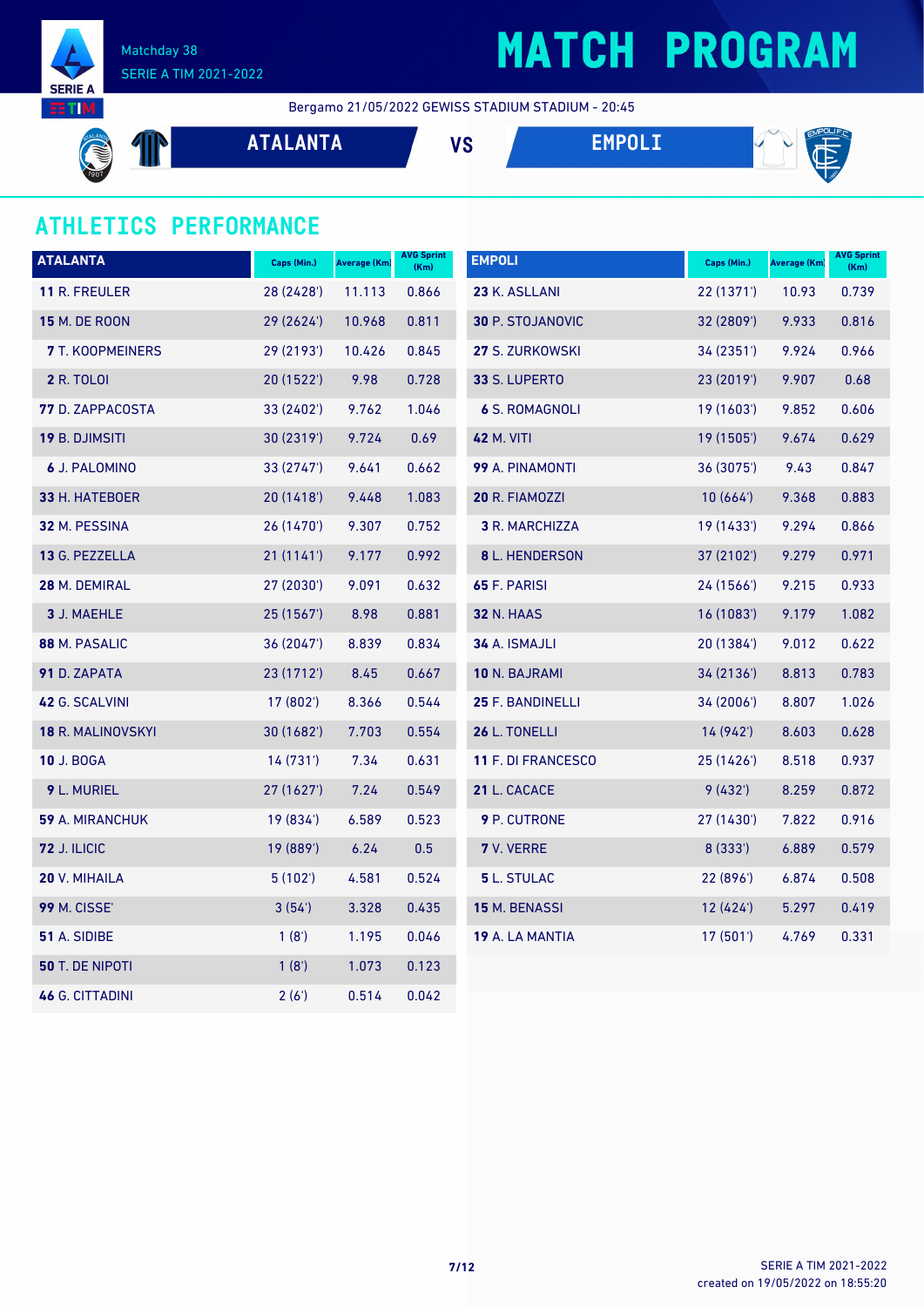Matchday 38 SERIE A TIM 2021-2022 **SERIE A** 

Bergamo 21/05/2022 GEWISS STADIUM STADIUM - 20:45



### **MATCHDAY 38**

**NITE** 

| <b>TORINO</b>     |           | vs ROMA                 | 20/05/2022 20:45 |
|-------------------|-----------|-------------------------|------------------|
| <b>GENOA</b>      | <b>VS</b> | <b>BOLOGNA</b>          | 21/05/2022 17:15 |
| <b>ATALANTA</b>   |           | vs EMPOLI               | 21/05/2022 20:45 |
| <b>FIORENTINA</b> | VS        | <b>JUVENTUS</b>         | 21/05/2022 20:45 |
| LAZIO             |           | <b>vs</b> HELLAS VERONA | 21/05/2022 20:45 |
| <b>SPEZIA</b>     | <b>VS</b> | <b>NAPOLI</b>           | 22/05/2022 12:30 |
| <b>INTER</b>      |           | vs SAMPDORIA            | 22/05/2022 18:00 |
| <b>SASSUOLO</b>   | <b>VS</b> | <b>MILAN</b>            | 22/05/2022 18:00 |
| SALERNITANA       |           | vs UDINESE              | 22/05/2022 21:00 |
| <b>VENEZIA</b>    | <b>VS</b> | CAGLIARI                | 22/05/2022 21:00 |

### **SERIE A TIM TABLE**

|                      | <b>PTS</b> | P  | W                | D              | L              | <b>GF</b> | GA | <b>GOAL DIFF.</b> |
|----------------------|------------|----|------------------|----------------|----------------|-----------|----|-------------------|
| <b>MILAN</b>         | 83         | 37 | 25               | 8              | 4              | 66        | 31 | $+35$             |
| <b>INTER</b>         | 81         | 37 | 24               | 9              | 4              | 81        | 32 | $+49$             |
| <b>NAPOLI</b>        | 76         | 37 | 23               | 7 <sup>5</sup> | 7              | 71        | 31 | $+40$             |
| <b>JUVENTUS</b>      | 70         | 37 | 20               | 10             | $\overline{7}$ | 57        | 35 | $+22$             |
| LAZI0                | 63         | 37 | 18               | 9              | 10             | 74        | 55 | $+19$             |
| <b>ROMA</b>          | 60         | 37 | 17               | 9              | 11             | 56        | 43 | $+13$             |
| <b>FIORENTINA</b>    | 59         | 37 | 18               | 5              | 14             | 57        | 51 | $+6$              |
| <b>ATALANTA</b>      | 59         | 37 | 16               | 11             | 10             | 65        | 47 | $+18$             |
| <b>HELLAS VERONA</b> | 52         | 37 | 14               | 10             | 13             | 62        | 56 | $+6$              |
| <b>TORINO</b>        | 50         | 37 | 13               | 11             | 13             | 46        | 38 | $+8$              |
| <b>SASSUOLO</b>      | 50         | 37 | 13               | 11             | 13             | 64        | 63 | $+1$              |
| <b>UDINESE</b>       | 44         | 37 | 10               | 14             | 13             | 57        | 58 | $-1$              |
| <b>BOLOGNA</b>       | 43         | 37 | 11               | 10             | 16             | 43        | 55 | $-12$             |
| <b>EMPOLI</b>        | 38         | 37 | 9                | 11             | 17             | 49        | 70 | $-21$             |
| <b>SAMPDORIA</b>     | 36         | 37 | 10               | 6              | 21             | 46        | 60 | $-14$             |
| <b>SPEZIA</b>        | 36         | 37 | 10               | 6              | 21             | 41        | 68 | $-27$             |
| <b>SALERNITANA</b>   | 31         | 37 | $\overline{7}$   | 10             | 20             | 33        | 74 | $-41$             |
| <b>CAGLIARI</b>      | 29         | 37 | $\boldsymbol{6}$ | 11             | 20             | 34        | 68 | $-34$             |
| <b>GENOA</b>         | 28         | 37 | 4                | 16             | 17             | 27        | 59 | $-32$             |
| <b>VENEZIA</b>       | 26         | 37 | 6                | 8              | 23             | 34        | 69 | $-35$             |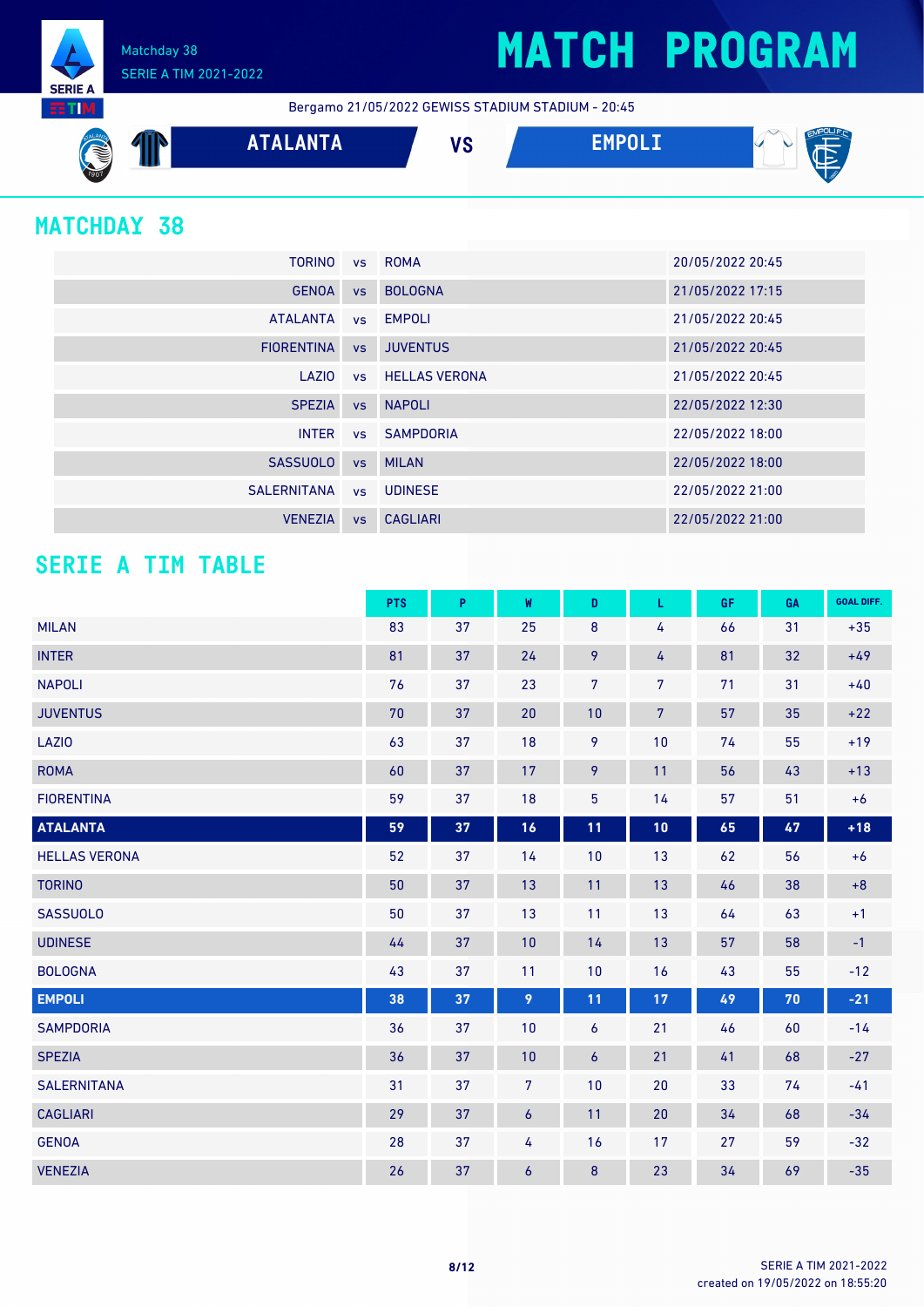

Bergamo 21/05/2022 GEWISS STADIUM STADIUM - 20:45

$$
\bigcircled{\textcolor{red}{\bigcirc}} \ \ \P
$$

**ATALANTA VS EMPOLI**



### **PLAYERS RANKING**

|               | <b>TOP SCORERS</b> | <b>Goals(Penalties)</b> |       |
|---------------|--------------------|-------------------------|-------|
| 1             | C. IMMOBILE        | LAZ                     | 27(7) |
| $\mathcal{P}$ | D. VLAHOVIC        | <b>JUV</b>              | 24(5) |
| 3             | L. MARTINFZ        | <b>INT</b>              | 21(3) |
| 4             | <b>G. SCAMACCA</b> | <b>SAS</b>              | 16(1) |
| 4             | <b>G. SIMEONE</b>  | <b>VFR</b>              | 16(0) |
| 6             | <b>D. BERARDI</b>  | <b>SAS</b>              | 15(6) |
| 6             | <b>T. ABRAHAM</b>  | <b>ROM</b>              | 15(2) |
| 8             | <b>V. OSIMHEN</b>  | <b>NAP</b>              | 14(0) |
| 8             | M. ARNAUTOVIC      | <b>BOL</b>              | 14(2) |
| 10.           | F. DZFKO           | <b>INT</b>              | 13(0) |

### **TEAMS RANKING**

|                | <b>TEAMS RANKING</b>  | <b>Goals - Goals per game</b> |                |
|----------------|-----------------------|-------------------------------|----------------|
| 1              | <b>INTER</b>          | 81                            | 2.19           |
| $\overline{2}$ | <b>LAZIO</b>          | 74                            | $\overline{2}$ |
| 3              | <b>NAPOLI</b>         | 71                            | 1.92           |
| 4              | <b>MILAN</b>          | 66                            | 1.78           |
| 5              | <b>ATALANTA</b>       | 65                            | 1.76           |
| 6              | <b>SASSUOLO</b>       | 64                            | 1.73           |
| 7              | <b>HELLAS VERONA</b>  | 62                            | 1.68           |
| 8              | <b>FIORENTINA</b>     | 57                            | 1.54           |
| 8              | <b>JUVENTUS</b>       | 57                            | 1.54           |
| 8              | <b>UDINESE</b>        | 57                            | 1.54           |
| 11             | <b>ROMA</b>           | 56                            | 1.51           |
| 12             | <b>EMPOLI</b>         | 49                            | 1.32           |
|                | <b>13 SAMPDORIA</b>   | 46                            | 1.24           |
|                | <b>13 TORINO</b>      | 46                            | 1.24           |
| 15             | <b>BOLOGNA</b>        | 43                            | 1.16           |
| 16             | <b>SPEZIA</b>         | 41                            | 1.11           |
|                | <b>17 CAGLIARI</b>    | 34                            | 0.92           |
|                | 17 VENEZIA            | 34                            | 0.92           |
|                | <b>19 SALERNITANA</b> | 33                            | 0.89           |
| 20             | <b>GENOA</b>          | 27                            | 0.73           |

|                | <b>TEAMS RANKING</b> | <b>Att.-On Target-Off Target-Blocked</b> |     |     |     |
|----------------|----------------------|------------------------------------------|-----|-----|-----|
| 1              | <b>INTER</b>         | 650                                      | 242 | 243 | 165 |
| $\overline{2}$ | <b>ROMA</b>          | 587                                      | 192 | 220 | 175 |
| 3              | <b>MILAN</b>         | 582                                      | 184 | 234 | 164 |
| 4              | <b>NAPOLI</b>        | 569                                      | 197 | 217 | 155 |
| 5              | <b>ATALANTA</b>      | 564                                      | 166 | 225 | 173 |
| 6              | <b>SASSUOLO</b>      | 561                                      | 210 | 196 | 155 |
| 7              | <b>JUVENTUS</b>      | 522                                      | 172 | 226 | 124 |
| 8              | <b>FIORENTINA</b>    | 500                                      | 182 | 200 | 118 |
| 9              | <b>EMPOLI</b>        | 490                                      | 161 | 187 | 142 |
| 9              | <b>UDINESE</b>       | 490                                      | 176 | 186 | 128 |
| 11             | <b>TORINO</b>        | 463                                      | 152 | 190 | 121 |
| 12             | <b>HELLAS VERONA</b> | 453                                      | 153 | 181 | 119 |
| 13             | LAZI <sub>0</sub>    | 435                                      | 188 | 158 | 89  |
| 14             | <b>BOLOGNA</b>       | 428                                      | 145 | 175 | 108 |
| 15             | <b>SALERNITANA</b>   | 406                                      | 130 | 164 | 112 |
| 16             | <b>CAGLIARI</b>      | 393                                      | 117 | 167 | 109 |
| 17             | <b>GENOA</b>         | 386                                      | 110 | 173 | 103 |
| 18             | <b>SAMPDORIA</b>     | 383                                      | 122 | 156 | 105 |
| 19             | <b>SPEZIA</b>        | 370                                      | 131 | 139 | 100 |
| 20             | <b>VENEZIA</b>       | 348                                      | 119 | 149 | 80  |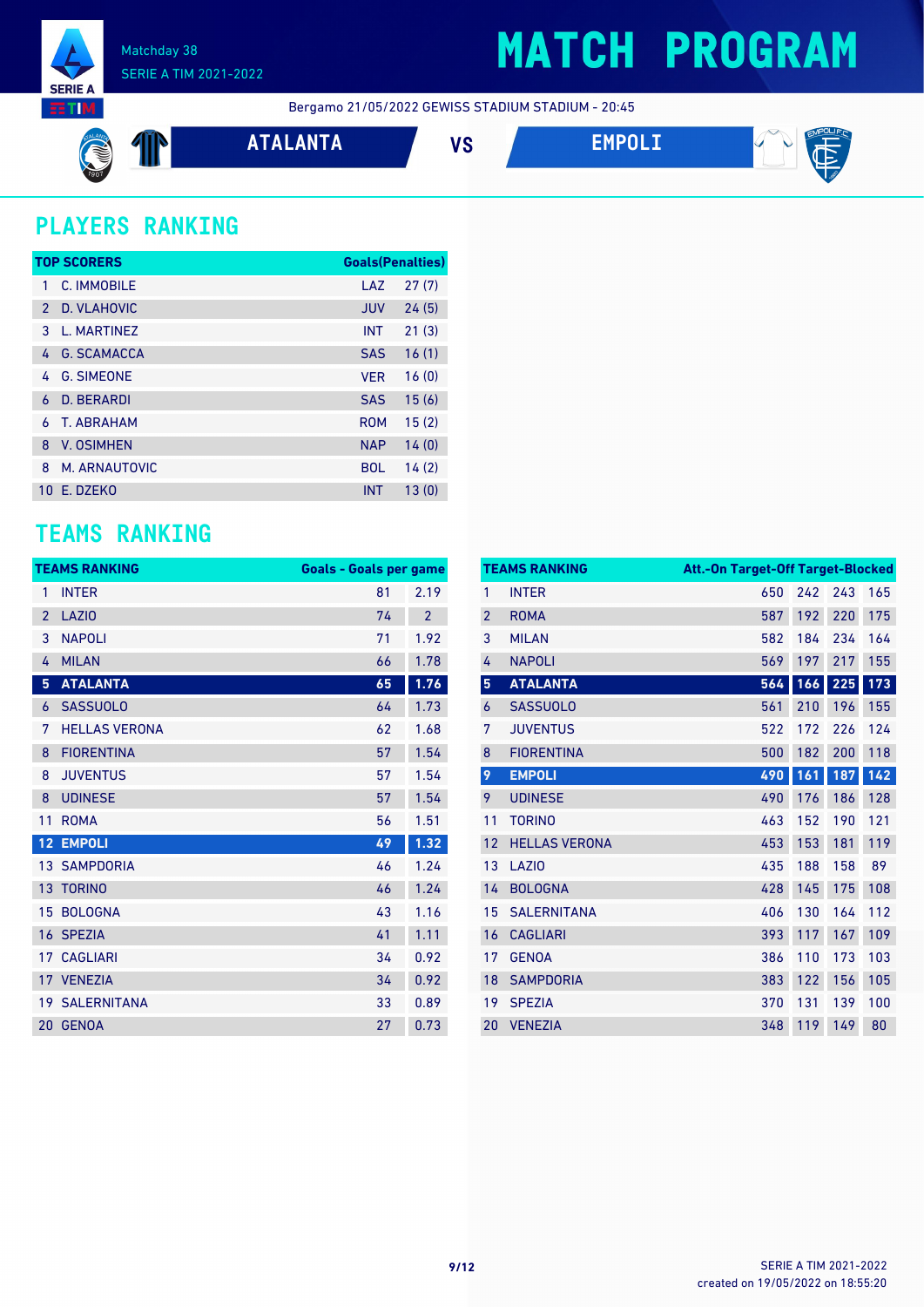

C

#### Matchday 38 SERIE A TIM 2021-2022

## **MATCH PROGRAM**

Bergamo 21/05/2022 GEWISS STADIUM STADIUM - 20:45





| <b>TEAMS RANKING</b>   |    | <b>Assists - Avg</b> |
|------------------------|----|----------------------|
| 1 INTER                | 55 | 1.49                 |
| 2 LAZIO                | 47 | 1.27                 |
| <b>3 ATALANTA</b>      | 45 | 1.22                 |
| <b>3 NAPOLI</b>        | 45 | 1.22                 |
| <b>5 HELLAS VERONA</b> | 39 | 1.05                 |
| <b>6 JUVENTUS</b>      | 37 | 1.00                 |
| 7 SASSUOLO             | 36 | 0.97                 |
| 8 MILAN                | 35 | 0.95                 |
| 9 BOLOGNA              | 34 | 0.92                 |
| <b>9 UDINESE</b>       | 34 | 0.92                 |
| 11 ROMA                | 31 | 0.84                 |
| <b>12 FIORENTINA</b>   | 30 | 0.81                 |
| <b>13 SAMPDORIA</b>    | 29 | 0.78                 |
| <b>14 TORINO</b>       | 26 | 0.70                 |
| <b>15 EMPOLI</b>       | 25 | 0.68                 |
| <b>15 SPEZIA</b>       | 25 | 0.68                 |
| <b>17 CAGLIARI</b>     | 24 | 0.65                 |
| <b>18 VENEZIA</b>      | 23 | 0.62                 |
| 19 GENOA               | 19 | 0.51                 |
| <b>20 SALERNITANA</b>  | 18 | 0.49                 |

|                | <b>TEAMS RANKING</b>    | <b>Key Passes*</b> |
|----------------|-------------------------|--------------------|
| 1              | <b>INTER</b>            | 11.54              |
| $\overline{2}$ | <b>ATALANTA</b>         | 10.7               |
| 3              | <b>NAPOLI</b>           | 10.59              |
| 3              | <b>ROMA</b>             | 10.59              |
| 5              | <b>MILAN</b>            | 10.32              |
| 6              | <b>SASSUOLO</b>         | 10.24              |
| 7              | <b>JUVENTUS</b>         | 9.35               |
| 8              | <b>FIORENTINA</b>       | 9.3                |
| 9              | <b>TORINO</b>           | 8.76               |
| 10             | <b>UDINESE</b>          | 8.73               |
| 11             | <b>EMPOLI</b>           | 8.41               |
|                | 12 BOLOGNA              | 8.22               |
|                | <b>13 HELLAS VERONA</b> | 7.73               |
|                | <b>14 LAZIO</b>         | 7.57               |
|                | <b>15 SALERNITANA</b>   | 7.16               |
|                | <b>16 CAGLIARI</b>      | 7.14               |
|                | <b>17 SAMPDORIA</b>     | 6.97               |
|                | 18 GENOA                | 6.84               |
|                | 19 SPEZIA               | 6.54               |
| 20             | <b>VENEZIA</b>          | 5.92               |

\* Valori medi per partita.

|                  | <b>TEAMS RANKING</b> | <b>Passes completed - % *</b> |    |
|------------------|----------------------|-------------------------------|----|
| 1                | LAZI <sub>0</sub>    | 498.86                        | 87 |
| $\overline{2}$   | <b>NAPOLI</b>        | 486.97                        | 87 |
| 3                | <b>INTER</b>         | 454.27                        | 86 |
| 4                | <b>FIORENTINA</b>    | 427.27                        | 85 |
| 5                | <b>SASSUOLO</b>      | 427.16                        | 85 |
| $\boldsymbol{6}$ | <b>ATALANTA</b>      | 419.27                        | 82 |
| 7                | <b>JUVENTUS</b>      | 412.57                        | 85 |
| 8                | <b>MILAN</b>         | 391.43                        | 83 |
| 9                | <b>ROMA</b>          | 376.59                        | 83 |
| 10               | <b>BOLOGNA</b>       | 358                           | 81 |
| 11               | <b>TORINO</b>        | 340.89                        | 79 |
| 12               | <b>HELLAS VERONA</b> | 320.7                         | 77 |
|                  | <b>13 SAMPDORIA</b>  | 312.78                        | 77 |
|                  | <b>14 EMPOLI</b>     | 309.27                        | 79 |
| 15               | <b>UDINESE</b>       | 284.35                        | 79 |
|                  | 16 SPEZIA            | 282.89                        | 76 |
|                  | 17 VENEZIA           | 280.43                        | 78 |
|                  | <b>18 CAGLIARI</b>   | 276.16                        | 75 |
| 19               | <b>GENOA</b>         | 270.7                         | 74 |
| 20               | <b>SALERNITANA</b>   | 255.41                        | 76 |
|                  | *Average Values      |                               |    |

| <b>TEAMS RANKING</b> | <b>Recoveries*</b>         |       |
|----------------------|----------------------------|-------|
| 1                    | <b>HELLAS VERONA</b>       | 63.05 |
| 2 <sup>1</sup>       | <b>ATALANTA</b>            | 59.59 |
| 3                    | <b>GENOA</b>               | 57.76 |
| 4                    | <b>MILAN</b>               | 55.68 |
| 5                    | <b>TORINO</b>              | 54.46 |
| 6                    | <b>SAMPDORIA</b>           | 53.32 |
| 7                    | <b>UDINESE</b>             | 52.24 |
| 8                    | <b>INTER</b>               | 52.05 |
| 9                    | <b>JUVENTUS</b>            | 51.86 |
|                      | <b>10 EMPOLI</b>           | 51.46 |
| 11                   | <b>CAGLIARI</b>            | 51.16 |
|                      | 12 ROMA                    | 51.11 |
|                      | <b>13 NAPOLI</b>           | 50.97 |
|                      | 14 SPEZIA                  | 50.95 |
|                      | 15 BOLOGNA                 | 50.73 |
|                      | <b>16 LAZIO</b>            | 50.41 |
|                      | 17 VENEZIA                 | 50.03 |
|                      | 18 SASSUOLO                | 49.65 |
|                      | <b>19 FIORENTINA</b>       | 48.05 |
|                      | <b>20 SALERNITANA</b>      | 47.57 |
|                      | * Valori medi per partita. |       |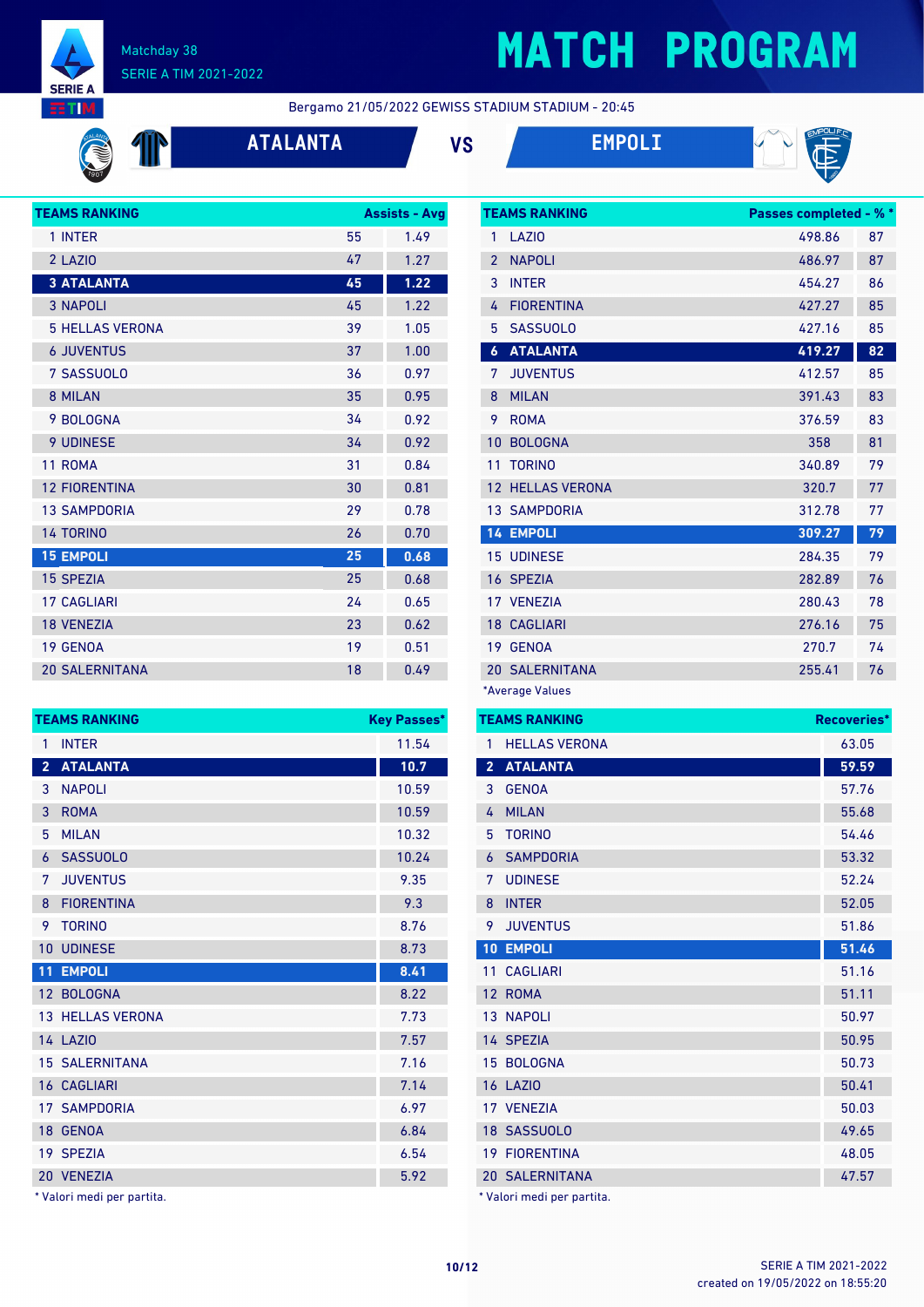

#### Matchday 38 SERIE A TIM 2021-2022

# **MATCH PROGRAM**

Bergamo 21/05/2022 GEWISS STADIUM STADIUM - 20:45

 $\mathbb{P}$ 

### **ATALANTA VS EMPOLI**



|                   | <b>TEAMS RANKING</b> | <b>Tot. Saves - Average</b> |      |
|-------------------|----------------------|-----------------------------|------|
| 1                 | <b>VENEZIA</b>       | 154                         | 4.16 |
| $\overline{2}$    | <b>EMPOLI</b>        | 143                         | 3.86 |
| 3                 | <b>SPEZIA</b>        | 139                         | 3.76 |
| 4                 | <b>SALERNITANA</b>   | 138                         | 3.73 |
| 5                 | <b>BOLOGNA</b>       | 128                         | 3.46 |
| 6                 | <b>GENOA</b>         | 123                         | 3.32 |
| 7                 | <b>SAMPDORIA</b>     | 119                         | 3.22 |
| 8                 | <b>CAGLIARI</b>      | 117                         | 3.16 |
| 9                 | <b>SASSUOLO</b>      | 108                         | 2.92 |
| 10                | <b>ROMA</b>          | 104                         | 2.81 |
| 11                | <b>NAPOLI</b>        | 102                         | 2.76 |
| $12 \overline{ }$ | <b>HELLAS VERONA</b> | 99                          | 2.68 |
|                   | <b>13 UDINESE</b>    | 95                          | 2.57 |
|                   | 14 MILAN             | 93                          | 2.51 |
| 15                | <b>INTER</b>         | 93                          | 2.51 |
|                   | <b>16 ATALANTA</b>   | 93                          | 2.51 |
|                   | <b>17 JUVENTUS</b>   | 88                          | 2.38 |
|                   | 18 LAZIO             | 85                          | 2.3  |
|                   | <b>19 TORINO</b>     | 81                          | 2.19 |
|                   | <b>20 FIORENTINA</b> | 77                          | 2.08 |

|                | <b>TEAMS RANKING</b>  | AVG (Km) |
|----------------|-----------------------|----------|
| 1              | LAZI <sub>0</sub>     | 112.396  |
| $\overline{2}$ | <b>INTER</b>          | 111.426  |
| $\overline{3}$ | <b>EMPOLI</b>         | 111.238  |
| 4              | <b>ATALANTA</b>       | 110.828  |
| 5              | <b>HELLAS VERONA</b>  | 109.876  |
| 6              | <b>VENEZIA</b>        | 108.83   |
| 7              | <b>GENOA</b>          | 108.724  |
| 8              | <b>JUVENTUS</b>       | 108.051  |
| 9              | <b>ROMA</b>           | 107.961  |
| 10             | <b>CAGLIARI</b>       | 107.388  |
| 11             | <b>SPEZIA</b>         | 106.994  |
|                | <b>12 SALERNITANA</b> | 106.961  |
|                | 13 MILAN              | 106.775  |
|                | 14 TORINO             | 106.462  |
| 15             | <b>NAPOLI</b>         | 105.929  |
| 16             | <b>SAMPDORIA</b>      | 105.787  |
| 17             | <b>BOLOGNA</b>        | 105.194  |
|                | 18 SASSUOLO           | 105.162  |
| 19             | <b>FIORENTINA</b>     | 105.123  |
|                | 20 UDINESE            | 103.611  |

| <b>TEAMS RANKING</b> |                      | <b>Tot. Final Third Passes - Avg.</b> |        |  |
|----------------------|----------------------|---------------------------------------|--------|--|
| 1                    | <b>ATALANTA</b>      | 4512                                  | 121.95 |  |
| $\overline{2}$       | <b>NAPOLI</b>        | 4137                                  | 111.81 |  |
| 3                    | <b>INTER</b>         | 3899                                  | 105.38 |  |
| 4                    | <b>LAZIO</b>         | 3718                                  | 100.49 |  |
| 5                    | <b>MILAN</b>         | 3421                                  | 92.46  |  |
| 6                    | <b>TORINO</b>        | 3346                                  | 90.43  |  |
| 7                    | <b>FIORENTINA</b>    | 3328                                  | 89.95  |  |
| 8                    | <b>SASSUOLO</b>      | 3255                                  | 87.97  |  |
| 9                    | <b>JUVENTUS</b>      | 3253                                  | 87.92  |  |
| 10                   | <b>HELLAS VERONA</b> | 3176                                  | 85.84  |  |
| 11                   | <b>ROMA</b>          | 2911                                  | 78.68  |  |
| 12 <sup>2</sup>      | <b>BOLOGNA</b>       | 2901                                  | 78.41  |  |
| 13 <sup>°</sup>      | <b>EMPOLI</b>        | 2850                                  | 77.03  |  |
|                      | 14 UDINESE           | 2658                                  | 71.84  |  |
| 15 <sup>1</sup>      | <b>SAMPDORIA</b>     | 2422                                  | 65.46  |  |
|                      | 16 SPEZIA            | 2228                                  | 60.22  |  |
| 17 <sup>1</sup>      | <b>SALERNITANA</b>   | 2203                                  | 59.54  |  |
|                      | <b>18 CAGLIARI</b>   | 2172                                  | 58.7   |  |
| 19                   | <b>GENOA</b>         | 2120                                  | 57.3   |  |
|                      | 20 VENEZIA           | 1973                                  | 53.32  |  |

|                | <b>TEAMS RANKING</b> | <b>Tot. Dribbling - Average</b> |       |
|----------------|----------------------|---------------------------------|-------|
| 1              | <b>MILAN</b>         | 443                             | 11.97 |
| $\overline{2}$ | <b>SASSUOLO</b>      | 396                             | 10.7  |
| $\overline{3}$ | <b>ATALANTA</b>      | 364                             | 9.84  |
| 4              | <b>JUVENTUS</b>      | 357                             | 9.65  |
| 5              | <b>NAPOLI</b>        | 351                             | 9.49  |
| 6              | <b>UDINESE</b>       | 350                             | 9.46  |
| 7              | LAZI <sub>0</sub>    | 331                             | 8.95  |
| 8              | <b>ROMA</b>          | 326                             | 8.81  |
| 9              | <b>BOLOGNA</b>       | 320                             | 8.65  |
| 10             | <b>HELLAS VERONA</b> | 310                             | 8.38  |
| 11             | <b>SALERNITANA</b>   | 305                             | 8.24  |
| 12             | <b>GENOA</b>         | 298                             | 8.05  |
|                | 13 VENEZIA           | 295                             | 7.97  |
|                | <b>14 FIORENTINA</b> | 290                             | 7.84  |
| 15             | <b>TORINO</b>        | 287                             | 7.76  |
| 16             | <b>EMPOLI</b>        | 286                             | 7.73  |
| 17             | <b>SPEZIA</b>        | 281                             | 7.59  |
| 18             | <b>INTER</b>         | 250                             | 6.76  |
| 19             | <b>CAGLIARI</b>      | 243                             | 6.57  |
|                | <b>20 SAMPDORIA</b>  | 222                             | 6     |